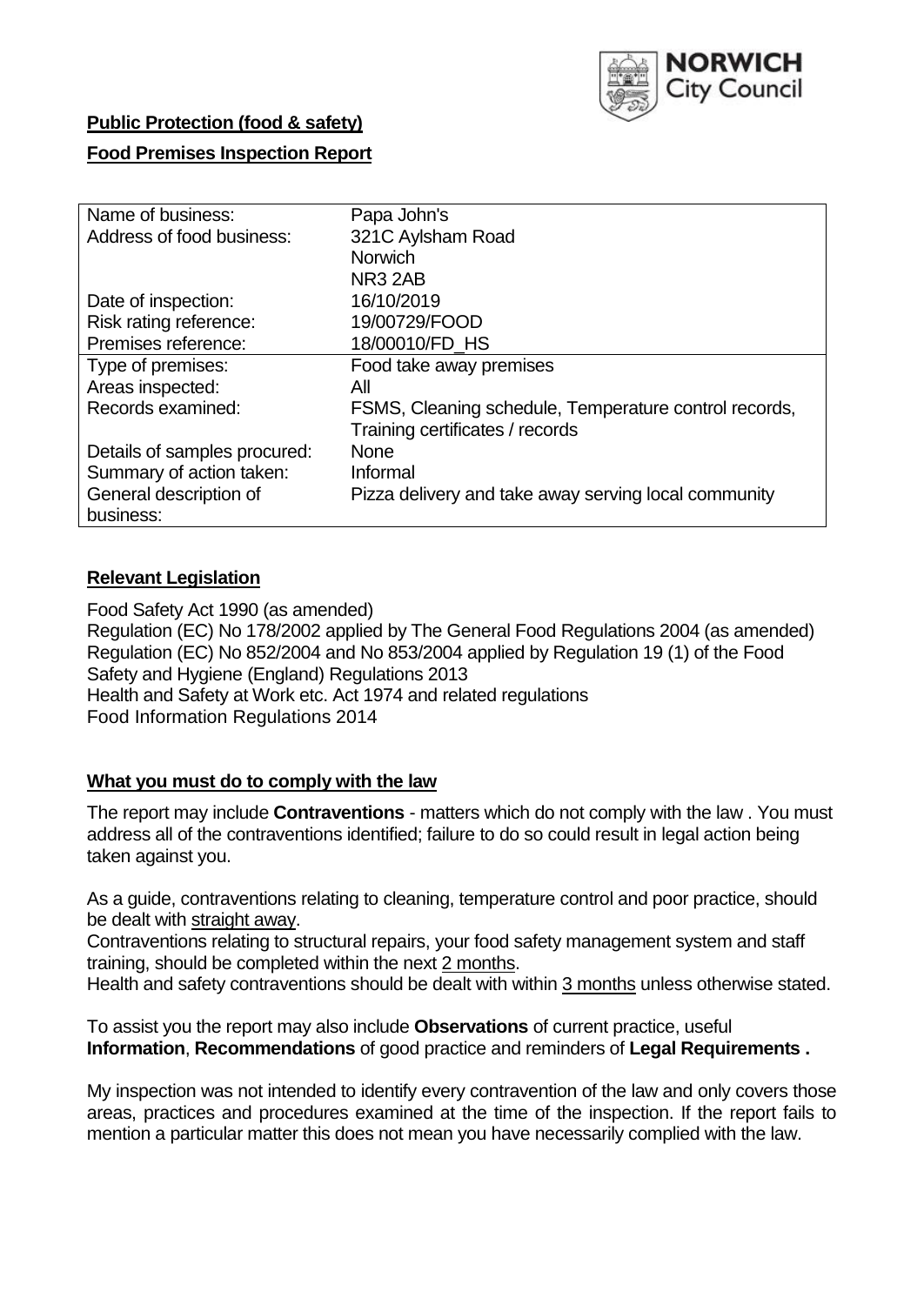# **FOOD SAFETY**

### **How we calculate your Food Hygiene Rating:**

The food safety section has been divided into the three areas which you are scored against for the hygiene rating: 1. food hygiene and safety procedures, 2. structural requirements and 3. confidence in management/control procedures. Each section begins with a summary of what was observed and the score you have been given. Details of how these scores combine to produce your overall food hygiene rating are shown in the table.

| <b>Compliance Area</b>                     |          |    |                | <b>You Score</b> |           |    |           |    |                |  |  |
|--------------------------------------------|----------|----|----------------|------------------|-----------|----|-----------|----|----------------|--|--|
| Food Hygiene and Safety                    |          |    |                | $\Omega$         | 5         | 10 | 15        | 20 | 25             |  |  |
| <b>Structure and Cleaning</b>              |          |    | $\bf{0}$       | 5.               | 10        | 15 | 20        | 25 |                |  |  |
| Confidence in management & control systems |          |    | $\overline{0}$ | 5                | 10        | 15 | 20        | 30 |                |  |  |
|                                            |          |    |                |                  |           |    |           |    |                |  |  |
| <b>Your Total score</b>                    | $0 - 15$ | 20 | $25 - 30$      |                  | $35 - 40$ |    | $45 - 50$ |    | > 50           |  |  |
| Your Worst score                           | 5        | 10 | 10             |                  | 15        |    | 20        |    |                |  |  |
|                                            |          |    |                |                  |           |    |           |    |                |  |  |
| <b>Your Rating is</b>                      | 5        |    | 3              |                  | 2         |    |           |    | $\overline{0}$ |  |  |

Your Food Hygiene Rating is 4 - a good standard



## **1. Food Hygiene and Safety**

Food hygiene standards are high. You demonstrated a very good standard of compliance with legal requirements. You have safe food handling practices and procedures and all the necessary control measures to prevent cross-contamination are in place. Some minor contraventions require your attention. **(Score 5)**

## Contamination risks

**Contravention** The following exposed food to the general risk of cross-contamination with bacteria or allergens or its physical contamination with dirt, foreign objects or chemicals::

- a staff member was observed handling/preparing foods in out door clothing.
- staff members i.e. drivers without proper protective clothing were seen in the kitchen awaiting foods to be delivered. As they are not wearing any protective clothing they should not be in the kitchen.

#### Hand-washing

**Contravention** The following indicated that hand-washing was not suitably managed::

• the hot water supply was slow to the dedicated wash hand basin in main food preparation area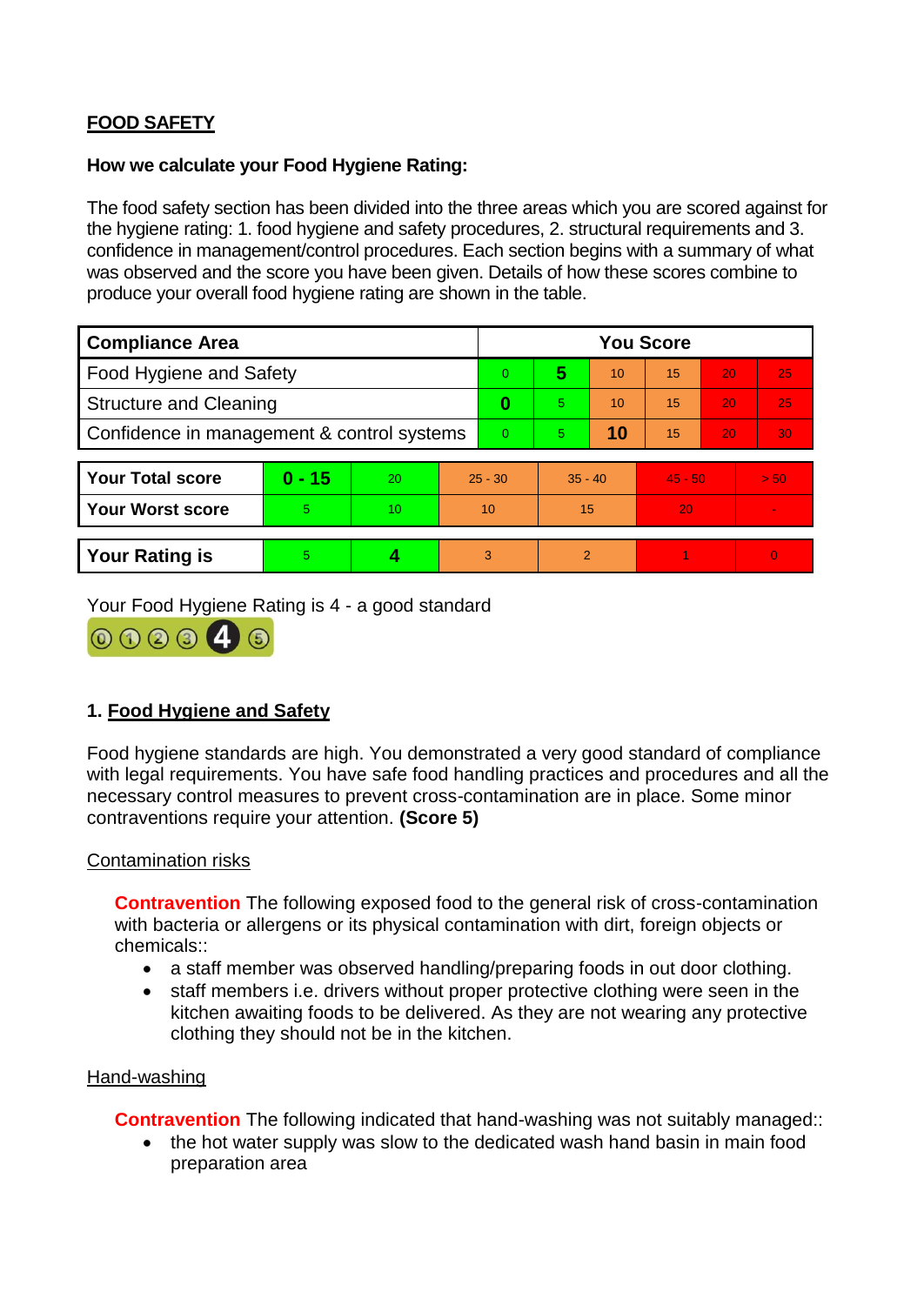### Personal Hygiene

**Contravention** The following are examples of poor personal hygiene or where it was made difficult for food handlers to maintain sufficiently high standards of personal cleanliness:

• staff seen in the main food preparation area were not wearing suitable protective clothing. Examples such as jeans, woollen pullovers and outdoor jackets were being worn

**Legal Requirement** All persons in food handling areas must wear suitable, clean, and where appropriate protective clothing.

#### Temperature Control

**Observation** I was pleased to see you were able to limit bacterial growth and/or survival by applying appropriate temperature controls at points critical to food safety and that you were monitoring temperatures.

## **2. Structure and Cleaning**

The structure facilities and standard of cleaning and maintenance are all excellent and you demonstrated full compliance with the law. There is evidence of effective pest control and procedures are in place to rectify any problems as they arise. There is good provision for waste disposal. **(Score 0)**

## Cleaning of Structure

**Observation** The kitchen had been well maintained and the standard of cleaning was good.

## Cleaning Chemicals / Materials / Equipment and Methods

**Observation** I was pleased to see that the premises was kept clean and that your cleaning materials, methods and equipment were able to minimise the spread of harmful bacteria between surfaces.

## **3. Confidence in Management**

There are generally satisfactory food safety controls in place although there is evidence of some non-compliance with the law. All the significant food hazards are understood and controls are in place. Your records are appropriate and generally maintained but some deficiencies were identified. Some minor issues were identified relating to staff supervision and training. You have a satisfactory track record. The contraventions require your attention; although not critical to food safety they may become so if not addressed. **(Score 10)**